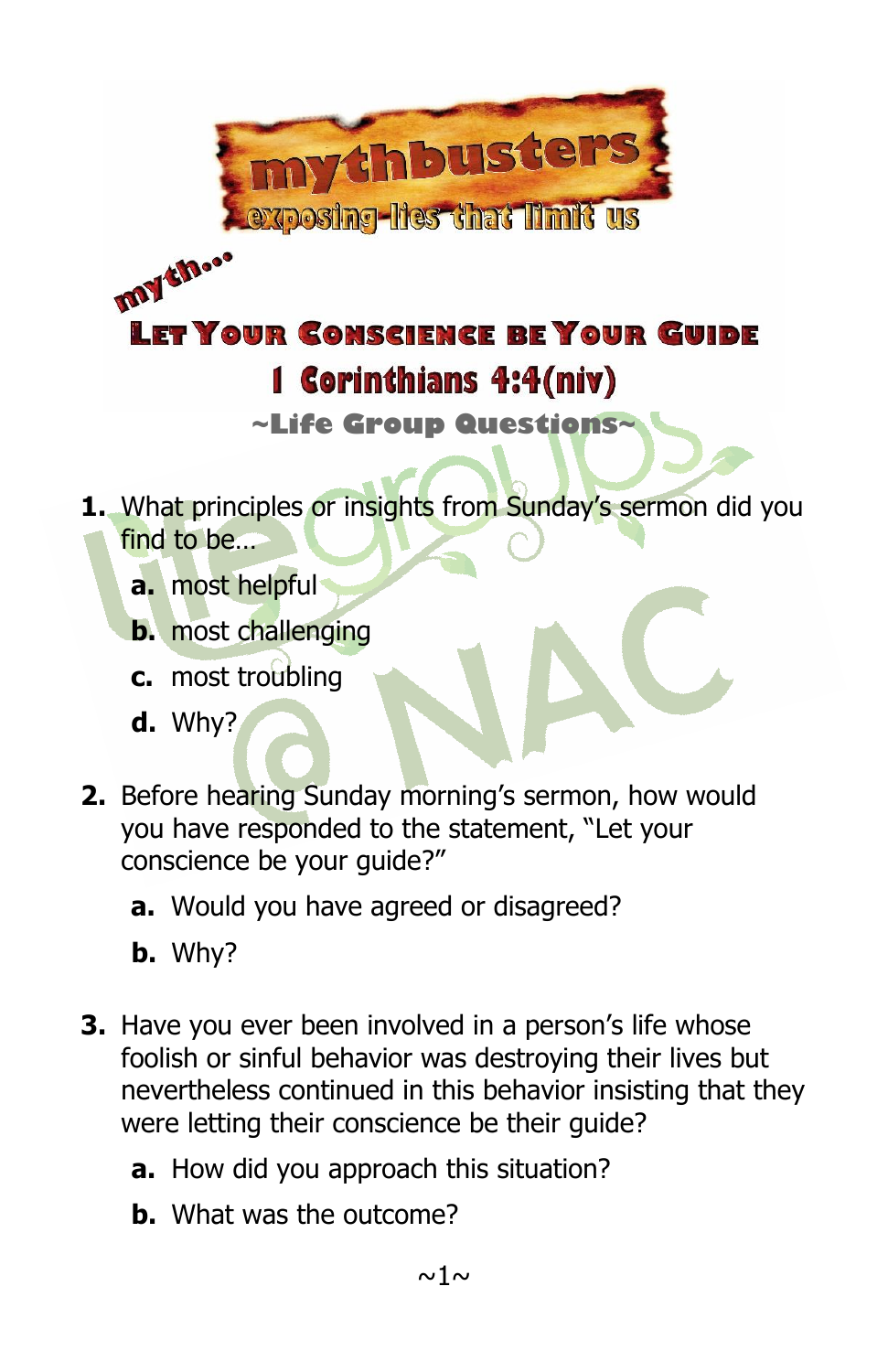- **4.** Have you ever felt good about following your conscience but it led you to a bad place?
	- **a.** If so, what was the outcome?
	- **b.** What did you learn from the experience?

- **5.** In Sunday's sermon, we learned that our consciences are more like thermostats than thermometers. The difference being that thermometers give us an accurate reading of facts while a thermostat gives us the ability to set our comfort zone.
	- **a.** Can you think of a time when you set your conscience to accommodate your comfort zone in an ungodly way, or vice versa?
	- **b.** What led to this time of adjusting?
	- **c.** If this adjustment was in the direction of ungodly behavior, what has helped you recalibrate your conscience to conform to God's will?
- **6.** Read 1 Corinthians 4:1-5. How does it strike you that the Apostle Paul would be so distrusting of his own conscience?
	- **a.** If the Apostle Paul was distrustful of his conscience, what does this teach us about trusting our conscience?